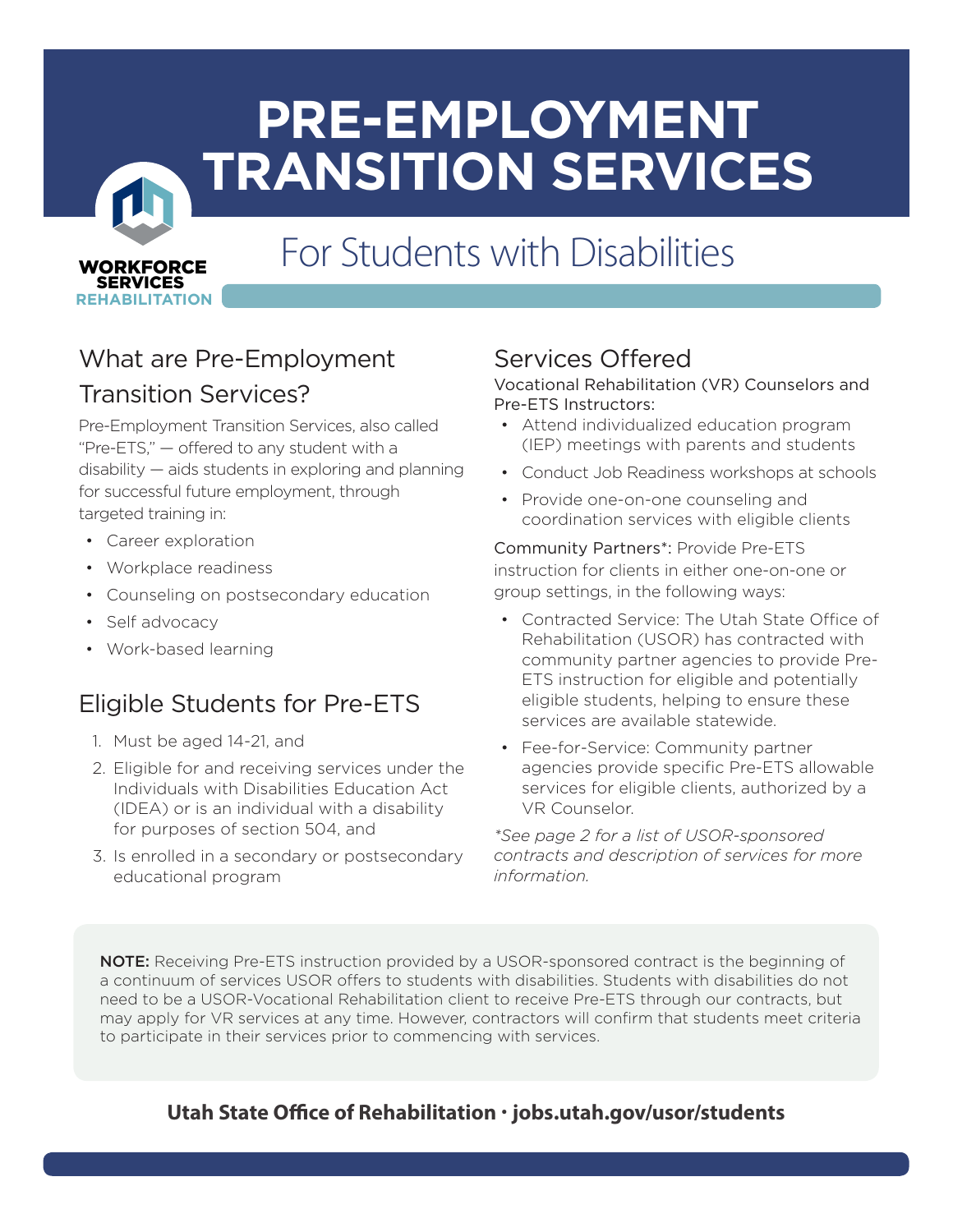

- 1. Career Exploration Counseling
- 2. Workplace Readiness Training
- 3. Counseling on Postsecondary Education
- 4. Self-Advocacy
- 5. Work-Based Learning

## Pre-ETS Offered Pre-ETS Providers

- Ability 1st Utah: 1, 2, 4
- Columbus Community Center: 1-5
- Community Options: 1-5
- ▲ Duchesne School District: 1-5
- Easter Seals: 1-5
- Logistic Specialties, Inc: 1-5
- Roads to Independence: 1-5
- $\triangle$  RRCI: 2,4
- Southern Utah University: 1-5
- Utah Independent Living Center: 2, 4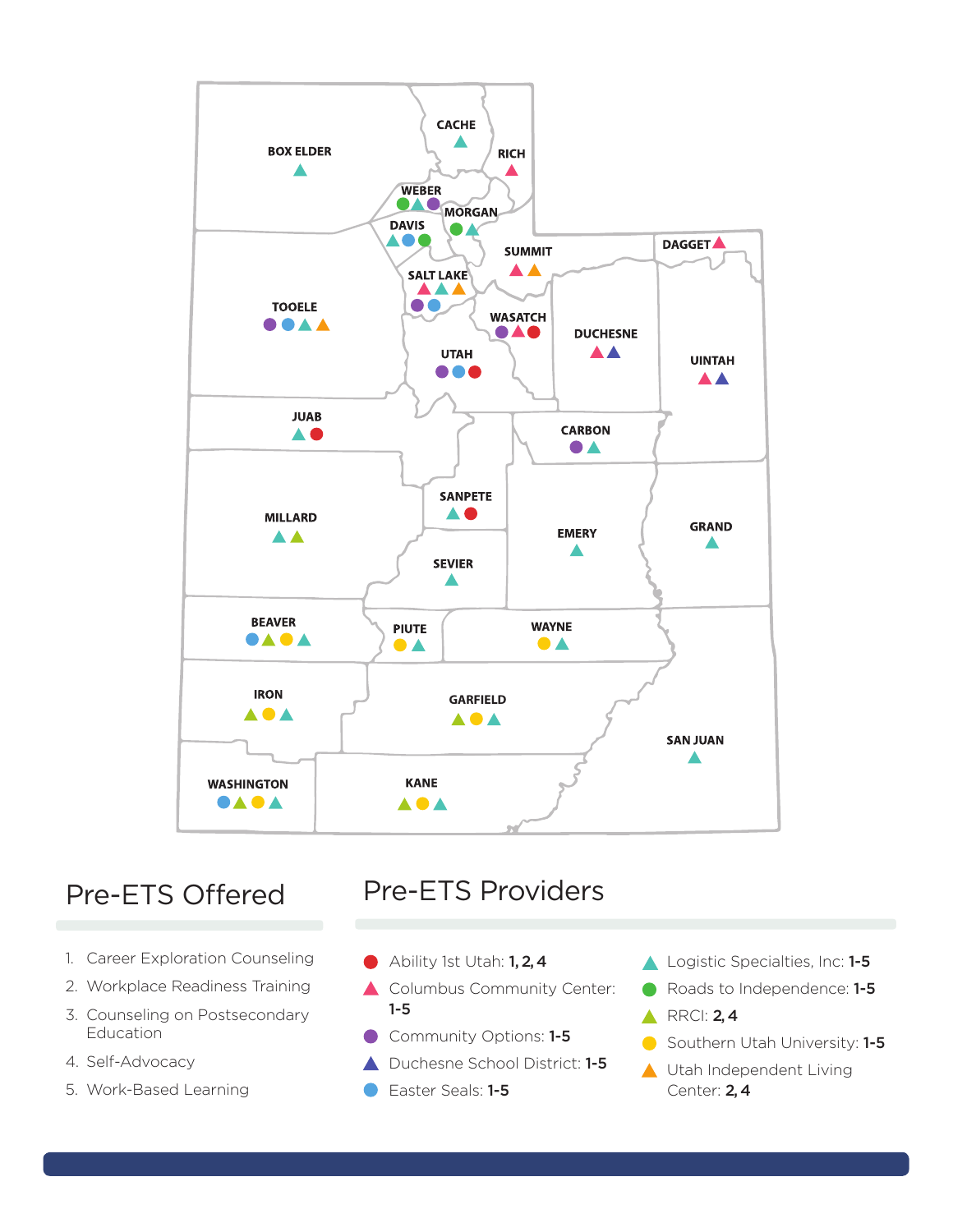# **CONTRACTED COMMUNITY PARTNER AGENCIES**

| <b>ABILITY 1ST UTAH</b><br>Shauna Parks<br>801-373-5044 ext. 208<br>shauna@ability1stutah.org           | Ability 1st Utah provides classroom instruction, which includes a variety of topics,<br>such as independent living, communication, job readiness, advocacy and money<br>management. The student's participation in our program can help them to gain<br>the knowledge, confidence and self-esteem necessary to preparing to enter the<br>world of work.                                                                                                            |
|---------------------------------------------------------------------------------------------------------|--------------------------------------------------------------------------------------------------------------------------------------------------------------------------------------------------------------------------------------------------------------------------------------------------------------------------------------------------------------------------------------------------------------------------------------------------------------------|
| <b>COLUMBUS COMMUNITY</b><br><b>CENTER</b><br>Debbie Downs<br>385-715-5374<br>ddowns@columbusserves.org | Columbus works with participants to pair them with a Pre-Employment Specialist<br>who works with each student to determine their strengths, interests and needs.<br>The Pre-Employment Specialist will explore each student's interest field, in order<br>to set up short internships and explore postsecondary options.                                                                                                                                           |
| <b>COMMUNITY OPTIONS</b><br>Shannon Wilkins<br>801-649-7143<br>shannon.wilkins@comop.org                | Community Options will provide a variety of classroom lessons and individualized<br>services in order to explore and develop each student's skills, interests and abilities.<br>Community Options will provide each student with a staff member who will<br>customize the lesson and activities to the student and their unique objectives in<br>order to successfully prepare for the transition from school to work.                                             |
| <b>DUCHESNE SCHOOL DISTRICT</b><br>Janalee Goodrich<br>435-823-6366<br>jgoodrich@dcsd.org               | Duchesne School District (DSD) will provide Pre-ETS instruction in a classroom<br>format for students attending school in DSD. DSD will offer Pre-ETS seminars, Pre-<br>ETS classes each semester and Reality Town activities.                                                                                                                                                                                                                                     |
| <b>EASTER SEALS</b><br>Crystal Emery<br>801-376-6012<br>crystale@esgw.org                               | Easter Seals provides an opportunity for students to explore a variety of<br>experiences that will guide future higher education, employment, and independent<br>living decisions. Students will participate in a real world experience in a work-<br>based learning setting with the support of peers and staff. Students will actively<br>participate in goal-setting and feedback sessions throughout the program to<br>encourage self-advocacy skill building. |
| <b>LOGISTIC SPECIALITIES, INC</b><br>Alisha Byron<br>801-499-4997<br>abyron@lsiwins.com                 | Logistic Specialities, Inc provides personalized one-on-one mentoring through<br>Career Advocates and partnerships with local employers. The program is designed<br>to help students explore career options and prepare for the transition from high<br>school to either college, trade school, military, or the world of work.                                                                                                                                    |
| <b>RRCI</b><br><b>Allison Muir</b><br>435-673-7501<br>allison@rrci.org                                  | RRCI provides classes on workplace readiness and instruction on self-advocacy.<br>The program focuses these educational opportunities toward students in nine<br>southwestern counties. Services are provided in school and after-school settings.                                                                                                                                                                                                                 |
| <b>ROADS TO INDEPENDENCE</b><br>Andy Curry<br>801-612-3215<br>andy@roadstoind.org                       | RTI will provide Work Based Learning, Counseling on Post Secondary, Self-<br>Advocacy Instruction, and Workplace Readiness to students in an individualized<br>and group format.                                                                                                                                                                                                                                                                                   |
| <b>SOUTHERN UTAH UNIVERSITY</b><br>Carmen Alldredge<br>435-865-8022<br>alldredge@suu.edu                | SUU will provide an annual college readiness event to high school students to<br>introduce students on understanding the process of attending college, information<br>on majors, financial aid and accommodations. SUU will also provide peer<br>mentoring, work based learning opportunities, and career readiness classes to<br>students with disabilities enrolled at SUU.                                                                                      |
| <b>UTAH INDEPENDENT LIVING</b><br><b>CENTER</b><br>Kathy Self<br>801-466-5565<br>kself@uilc.org         | The Utah Independent Living Center will provide classroom instruction in<br>workplace readiness, independent living skills and advocacy to eligible students<br>at local schools or the UILC. The UICL offers a Summer Youth Empowerment<br>Academy, in addition to the classroom-based instruction.                                                                                                                                                               |



Need help contacting a Pre-ETS provider? Call 801-887-9500 and ask for the Pre-ETS Program Specialist.